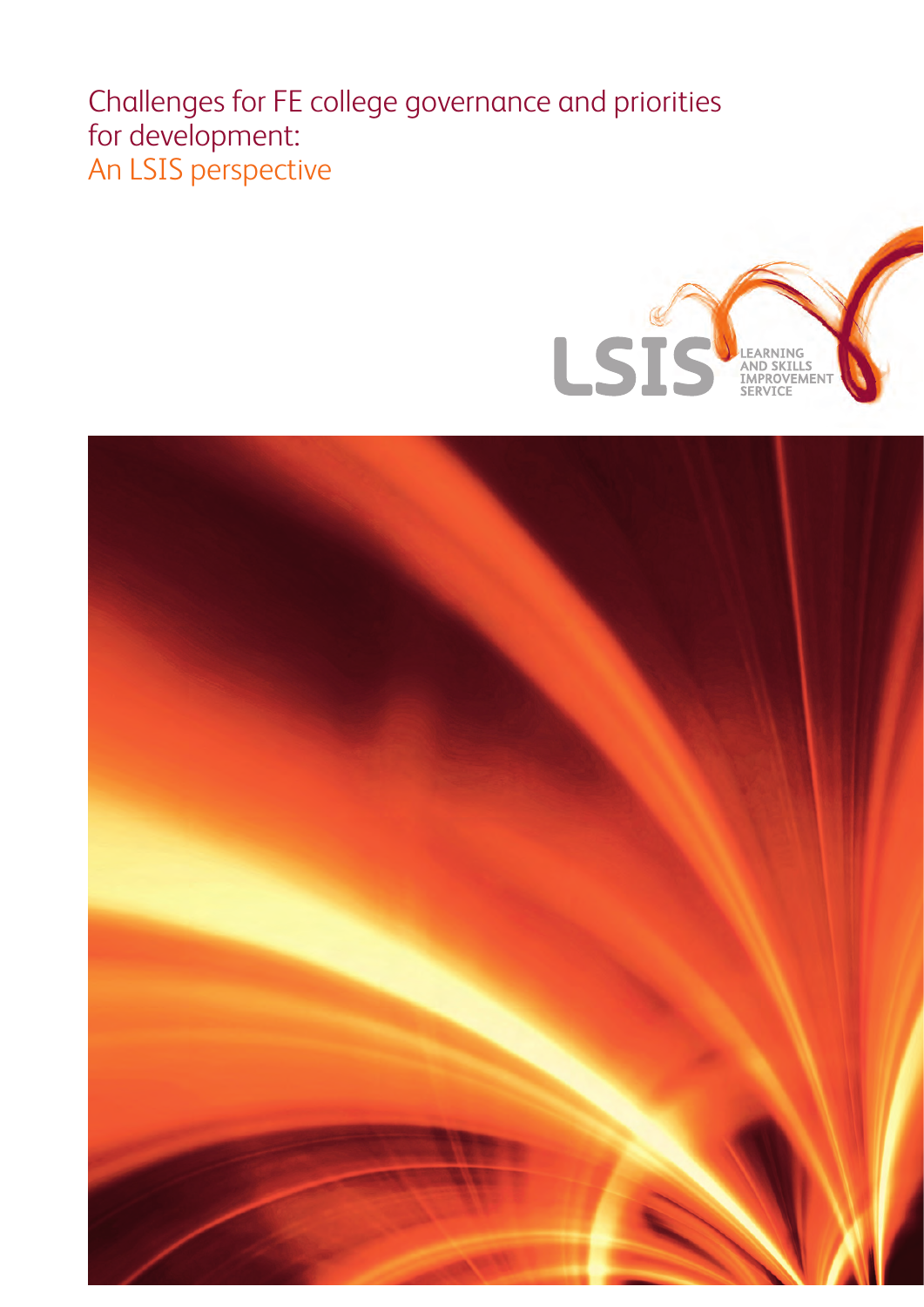### **Dedication**

The publication of this paper is dedicated to the memory of Reg Chapman, who tragically died shortly after completing the paper. Reg authored many other key publications, such as *Leadership in turbulent times: Partnership of Higher Education by FE Colleges and Universities*, and was an excellent facilitator on both the LSIS governance and executive leadership programmes.

Reg's last post in the FE and skills sector was as principal of Blackpool and The Fylde College, a large general FE college with a high reputation for both quality and inclusion. It was designated as both an Accredited College and a Beacon College. He left Blackpool College in 2004 to work nationally as an independent consultant specialising in people and culture change, helping colleges to improve and work towards excellence.

#### **Publisher**

Published by the Learning and Skills Improvement Service (LSIS).

© LSIS 2012

Publication reference: LSIS2012-11

This document is available to download at www.lsis.org.uk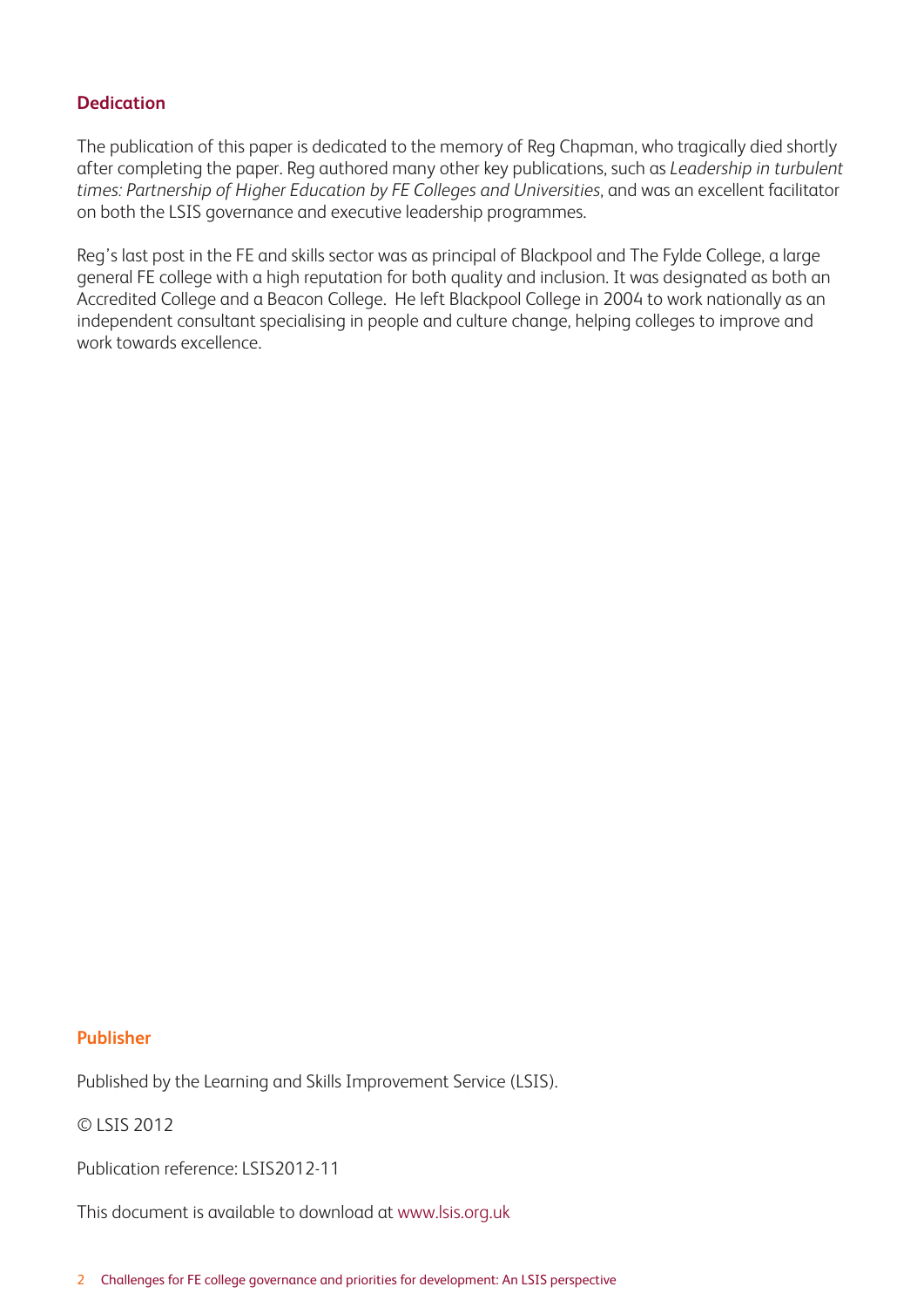

# **Contents**

| Background                           |  |
|--------------------------------------|--|
| Current position                     |  |
| Drivers for change in governance     |  |
| Challenges and areas for improvement |  |
| Priorities for development           |  |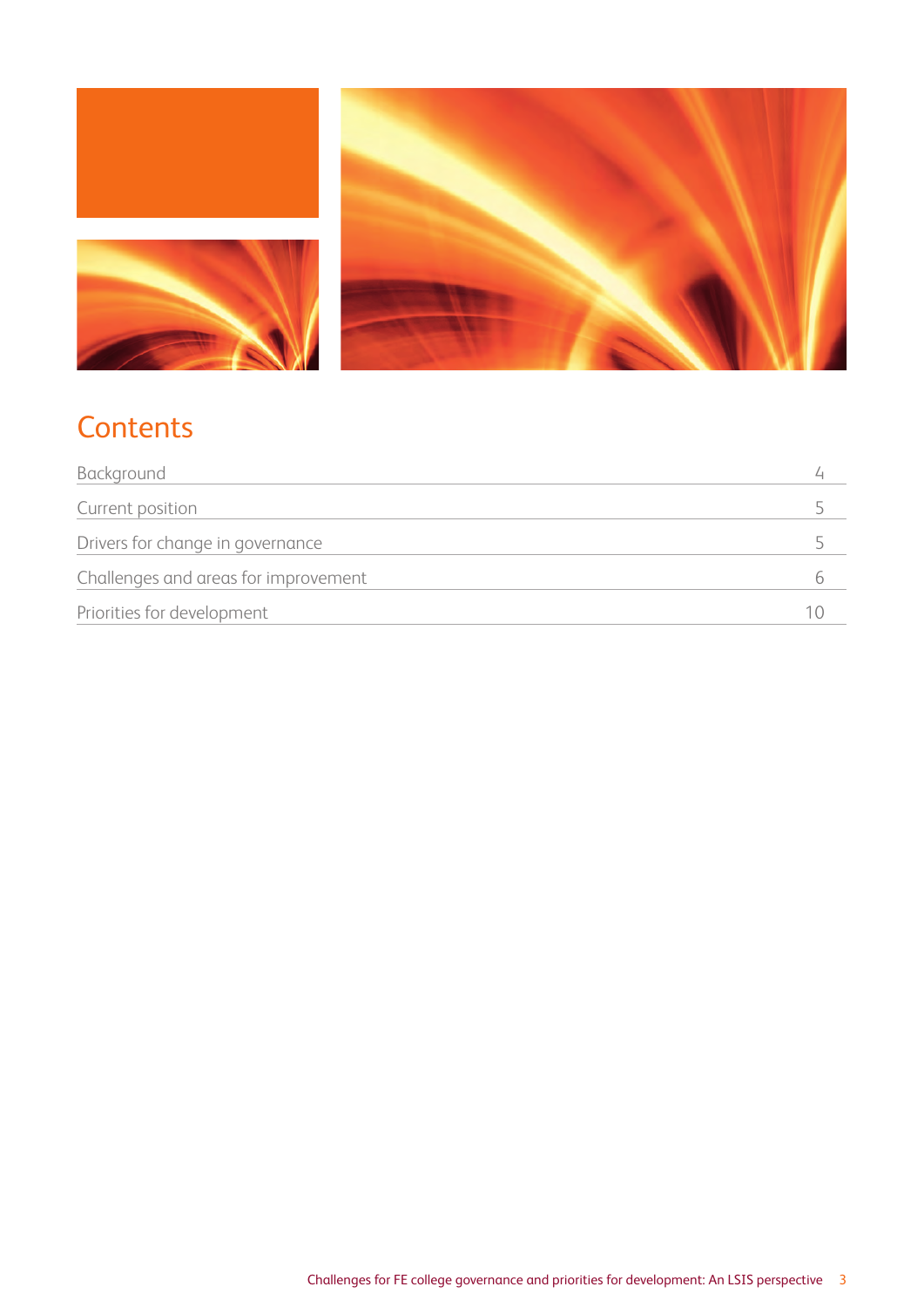# **Background**

- **1.** We work in a very diverse sector with much excellent practice. In the FE college sector alone there are approximately 7,000 governors, volunteers committed to the success of their college, who bring a wide range of expertise, skills and professional practice. The recent paper from Ofsted, *How colleges improve*, noted that a key characteristic of successful and improving colleges was that "Governance and accountability were strong. Governors were skilled in asking discerning questions and calling for the right information to assess performance".<sup>1</sup> It goes on to state: "The visits to the colleges and the review of inspection reports showed the importance of the relationship between governors and college managers in ensuring a culture of accountability and success. The influential role of governors in understanding their responsibilities and thus establishing a clear learner-centred ethos was strong in the outstanding colleges visited and correspondingly weak in the other colleges." <sup>2</sup>
- **2.** It is now three years since the Schofield report<sup>3</sup> was conducted and the college landscape has changed considerably. No comparable review of the sector has been carried out since, though many smaller investigations have been undertaken. It is worth starting with a brief summary of the key findings of the Schofield report:
	- There is no common understanding of effective governance and strategic leadership across the FE system.
	- $\bullet$  The problem is compounded by the key stakeholder bodies appearing to have different  $$ and sometimes conflicting – expectations of providers in relation to effective governance.
	- So far as FE colleges are concerned, there is general support for the view that the quality of governance continues to improve, and has done so since incorporation.
	- The report notes numerous strengths in the operation and conduct of governance, which have been broadly confirmed by Ofsted data. In general, the sector is now perceived to be more mature in its governance, as recognised by the encouragement of the government to move towards shared regulation.
- **3.** The report goes on to say:

### However, there continues to be concern about variability in the quality of governance within the sector, including the extent to which some corporations or governing bodies are strategic in outlook and provide leadership for change.

The report also notes a number of specific challenges facing corporations, including those concerned with recruiting governors, providing greater support and development for members, enhancing the roles of the corporation chair and clerk, developing the strategic capacity of boards, and the need for them to demonstrate effectiveness not only internally and to regulatory bodies but also to the communities and learners they serve.

<sup>1</sup> Ofsted, 2012. *How colleges improve*. No. 120166. p6.

<sup>2</sup> Ibid. p20.

<sup>3</sup> Schofield, A, Matthews, J and Shaw, S, 2009. *A review of governance and strategic leadership in English further education*. Learning and Skills Improvement Service and Association of Colleges.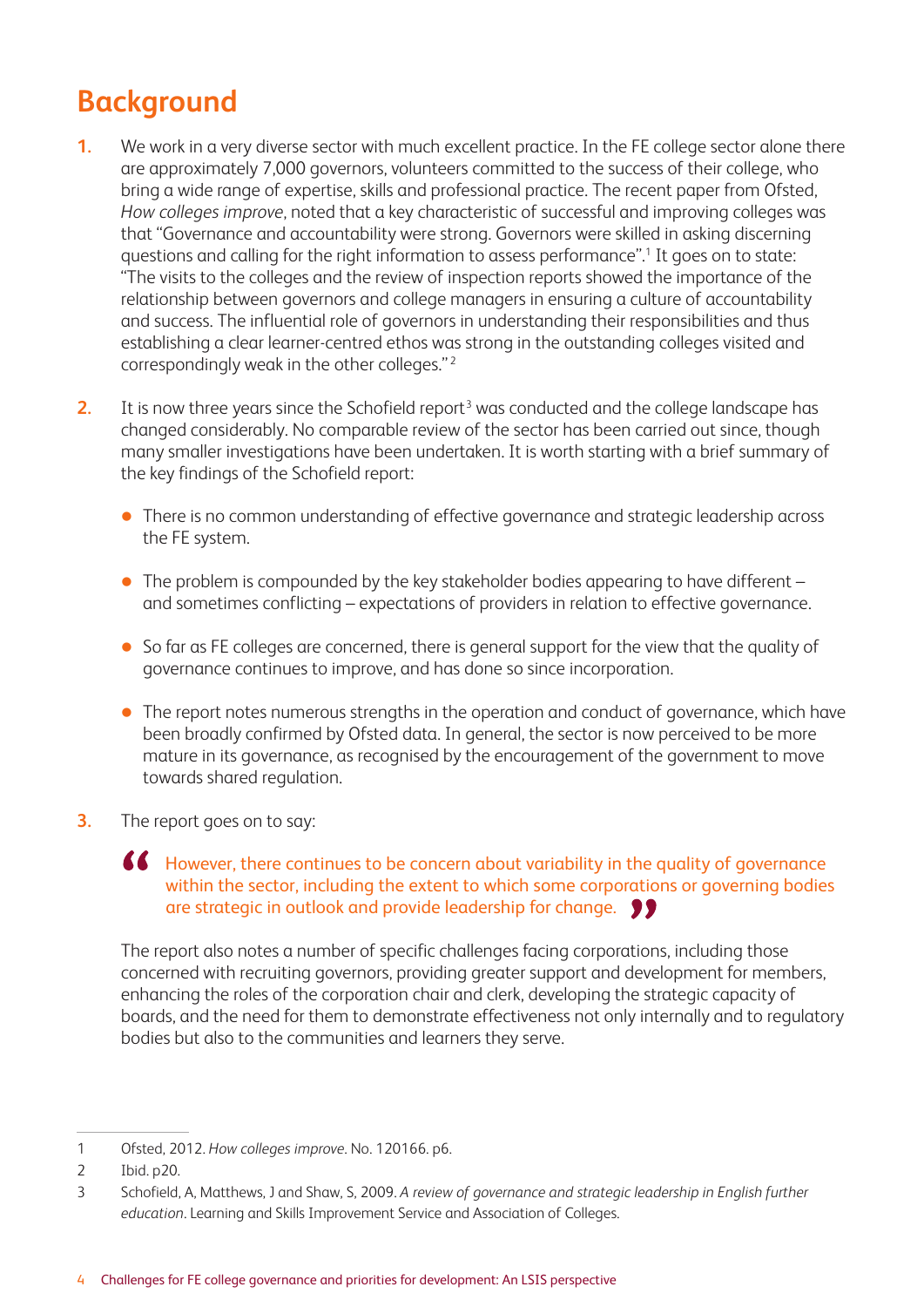# **Current position**

- **4.** In the absence of any subsequent large-scale analysis, the Learning and Skills Improvement Service (LSIS) has drawn on its experience of working with college governors and clerks, especially since the Schofield report, to identify the key challenges that governors and clerks continue to face. In addition to evidence from Association of Colleges (AoC) and LSIS regional workshops for governors, and contributions from LSIS regional development managers, the observations and insights are based mainly on experience gained from a range of LSIS interventions and consultancy on college governance, including:
	- the Learning Board programme to facilitate critical self evaluation by boards and create effective governance teams
	- consultancy under the Improvement and Development Service in colleges experiencing difficulties.
	- consultancy projects in colleges, including mentoring and coaching of chairs and principals and facilitating governor away days
	- published reports and case studies on good governance and new emerging models.
	- consultancy into effective college governance for the Department of Employment and Learning in Northern Ireland and the Welsh Assembly Government
	- $\bullet$  the clerks' training programmes.

### **Drivers for change in governance**

- **5.** LSIS's experience of working with college governing bodies demonstrates three major drivers for change in the recent past that are likely to have even more impact on governance in the future:
	- **Policy and funding** all colleges are facing difficult times; funding is reducing significantly while the general college environment and ability to win work are more uncertain. The emphasis in public sector reform on localism, competition and commissioning creates huge challenges. Governors are therefore confronting questions about mission, purpose and scope. These are profoundly difficult questions and a major part of a governance support programme needs to be targeted at encouraging, incentivising and facilitating governing bodies to tackle such questions and find local robust solutions.
	- **Strategic governance** the *New Challenges*, New Chances reform programme<sup>4</sup> requires governors increasingly to accept full responsibility for their colleges based on an analysis of local needs and opportunities. The new freedoms and flexibilities carry with them enhanced local accountability to key stakeholders, including students and staff, who are valid internal stakeholders. Most colleges are taking a cautious approach to *New Challenges, New Chances*, but as colleges increasingly respond to new circumstances and experiment with new models and organisational forms, there will be growing awareness that *New Challenges, New Chances* provides a wide range of enablers that governing bodies can use to their advantage.

<sup>4</sup> Department for Business, Innovation and Skills (BIS), 2011. *New Challenges, New Chances: Further Education and Skills System Reform Plan*.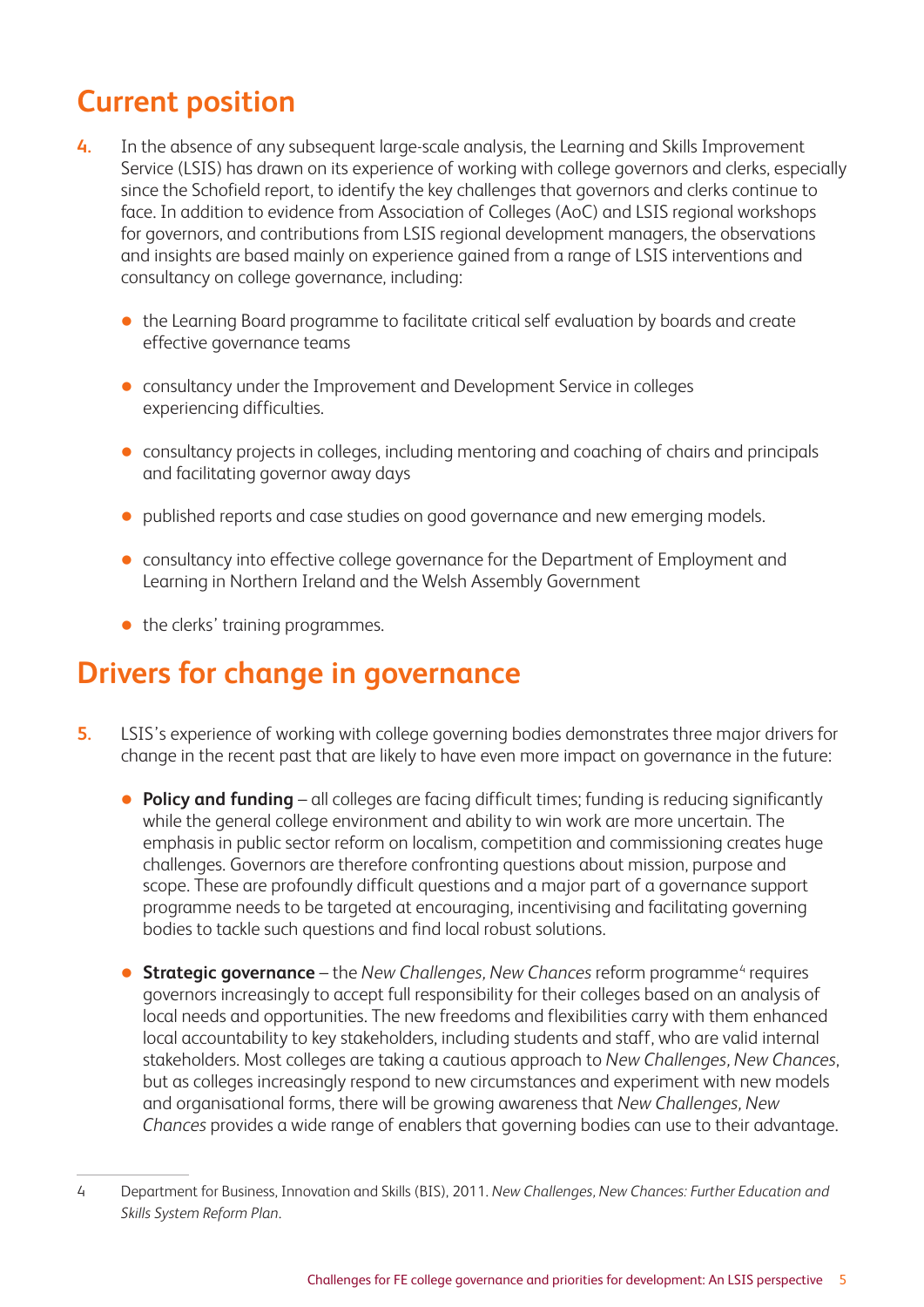However, with increased opportunities there is also the possibility of increased risk, requiring robust appraisal of different strategies.

**Ofsted and inspection** – the LSIS experience of working with governing bodies is that they place enormous importance on the external judgements and grades awarded by Ofsted. An analysis of Ofsted grades for overall effectiveness and leadership and management offers insight into college performance and the contribution of governors. By June 2012, overall effectiveness in the 385 colleges inspected by Ofsted was graded outstanding or good in 65 per cent of colleges, satisfactory in 31 per cent and inadequate in just 4 per cent, although there wa a decline over the inspection cycle in colleges judged 'outstanding', as Ofsted tightened its focus on teaching and learning, student achievement and success rates. Grades for leadership and management closely follow those for overall effectiveness and the most recent data for January to March 2012 show identical grades. This would suggest that almost one-third of the sector needs substantial support for improvement and a small but significant proportion are at risk of failure, while around two-thirds may need support to maintain or enhance their position. It must,however, be noted that these results are from a more risk-based approach targeted at the poorest performers.

In addition, new pressures may arise with the introduction from September 2012 of the new Common Inspection Framework (CIF) where an enhanced focus on teaching, learning and assessment (TLA) becomes operational and is likely to pose special challenges to governors, especially where TLA is not their professional skill set. Also, for colleges to be rated outstanding overall they must now be rated outstanding for TLA. These changes in the CIF could create difficulties for many governors. There is evidence that governors often focus heavily on business, finance and estates with TLA scrutiny focused primarily on success rates. The reaction of many governors at LSIS events to this new emphasis on TLA has often been one of uncertainty – not knowing how to engage with TLA and with a tendency to feel deskilled by the learning professionals. Others are in denial, maintaining that it is not their job to engage directly with TLA. Such governors argue that it is their job to appoint the professionals who lead and manage academic activities. Hence many boards need to look again at how much time they devote to this key core area of college work: teaching and learning targets and monitoring outcomes robustly. This risk crosses all colleges, even outstanding ones, as it will have the potential to have a detrimental impact on their overall grade. Those who do not put the learner experience in its entirety firmly on board agendas are at risk.

# **Challenges and areas for improvement**<sup>5</sup>

- **6.** Based on extensive contact with college governing bodies, LSIS staff and the broader delivery team can identify a number of areas where improvement of governance is needed. This is not because governance is bad – indeed LSIS found much effective practice – but there still remain a number of challenges if colleges are to grasp the new flexibilities and freedoms and governors are to co-create the dynamic leadership to which colleges aspire at the heart of their communities.
- **7.** The insights below are couched as challenges and are not presented in any order of priority, but are clustered around how well governors may be dealing with broader questions and the second order issues of how effective boards are operating in the new climate.

<sup>5</sup> It should be noted that many of the challenges are not in themselves 'new', but have been given sharper focus by *New Challenges, New Chances* and new expectations for strategic governance.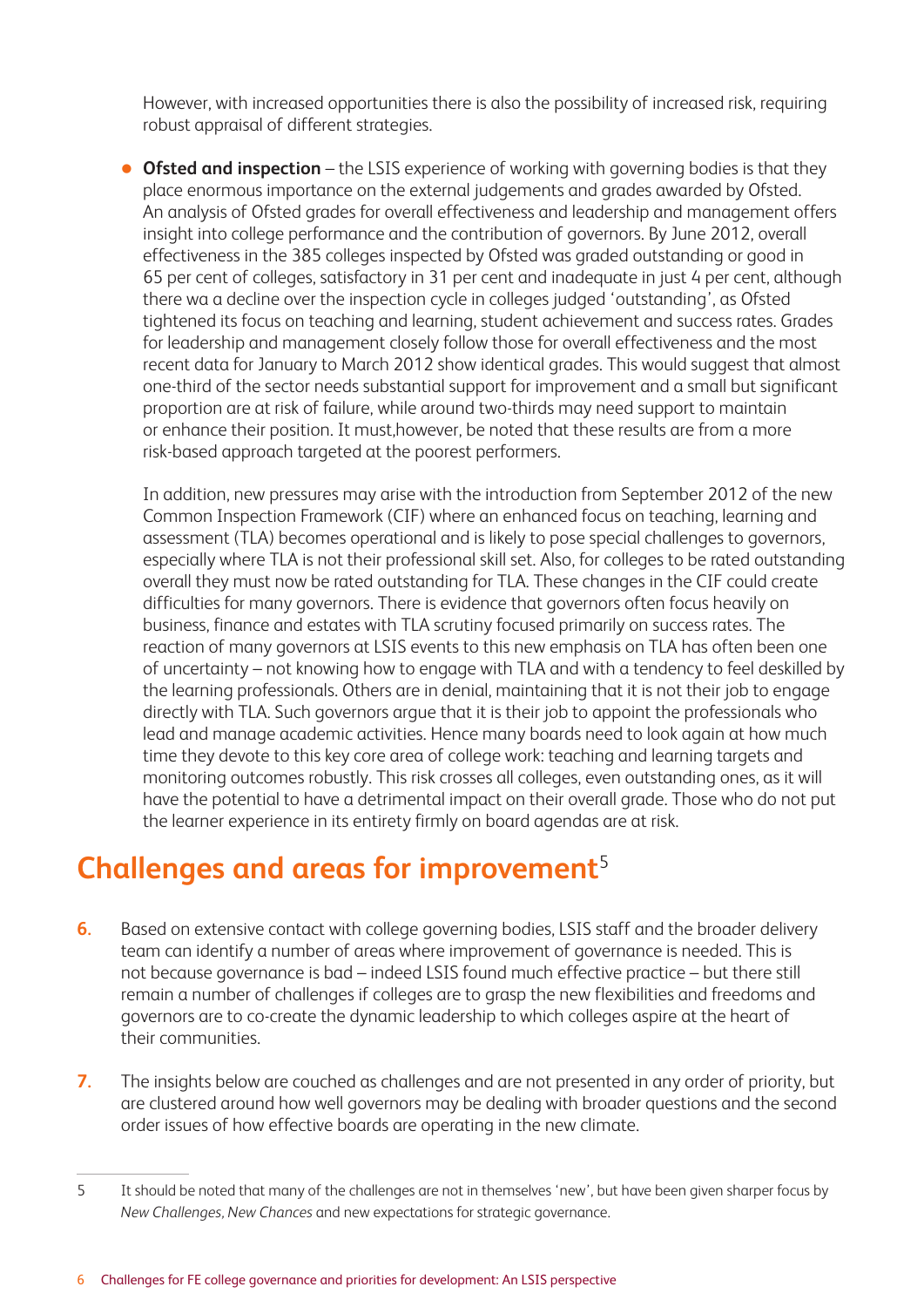### **8. Challenges on college mission, direction, strategy and performance**

**Challenge 1: Compliance governance** – such have been the external pressures on governors, experienced as an exacting and restricting 'vertical accountability', that many boards have understandably become focused on compliance with orders, directives, regulations etc from above. The best college governors have never accepted a such a mindset, but there is need for many governors to make a major mind shift if *New Challenges, New Chances* is to have an impact.

**Challenge 2: Polite consensus** – Feedback from our observations at governor meetings indicates that there is frequently good, free discussion but rarely the powerful debate over the big issues that research shows is a key feature of high-performing teams. There often seems to be a polite consensus, a wish to avoid conflict and a search for harmony, which militate against challenging the status quo.

**Challenge 3: Imbalance of support and challenge** – this challenge is a reflection of a broader issue that governors, especially in weaker colleges, tend to see their role primarily as appointing the right leaders, then supporting them. There is often a lack of adequate challenge in the form of asking powerful questions and probing behind what is presented based on a good level of understanding. Frequently governors are unwilling, or lack the confidence and skills, to challenge, especially if the chair is very close to the principal. Not enough boards are engaged in the creation of strategy at its earliest stages and then throughout its formation; they do not shape strategy, nor do they ultimately own or always understand it well enough to monitor it robustly. They can be over-reliant on management assurances, without drilling down effectively.

**Challenge 4: Business drives out education** – again our observations would indicate that governing bodies are frequently well served in dealing with finance, business and estates but do this at the expense of focusing on the core educational issues of student performance, teaching and learning, and listening to the student voice. Experience suggests that the better colleges are already confronting this matter. Board agenda need to have a focus on teaching and learning.

**Challenge 5: Variable target setting and monitoring** – in many colleges, the key targets are largely set by the executive and adopted with minor changes by the board. It is evident also that many governors struggle with performance data, especially on academic performance as presented to them. Success rate data presented to boards is often over-complex. This is often compounded by reporting by the executive who does not encourage governor participation. Those colleges that invest time in creating clear reporting systems for intelligent lay governors (e.g. traffic lights systems or short, concise and well-presented papers) create a better climate for governor impact on performance.

**Challenge 6: 'Horizontal accountability' vacuum** – increasingly as colleges explore *New Challenges, New Chances* opportunities they are urged to switch from 'vertical accountability' (to government, funders, Ofsted, etc) to 'horizontal accountability' (to local stakeholders. Most governing bodies still find this a challenge. LSIS experience endorses *Thinking Outside the College*<sup>6</sup> (that many colleges are now engaging creatively and enthusiastically with business and community partners, though the LSIS experience is that this is more around service provision than external reporting and accountability. Although there are excellent examples, the college sector is still at the early days of finding suitable horizontal accountability to match the aspirations in becoming a dynamic nucleus at the heart of the community. Boards need to establish clarity about the role of the board in engagement. It is the board's role to ensure engagement is taking place and hear the results of that engagement to inform strategic thinking and planning.

6 Morecroft, C, 2012. *Thinking Outside the College.* AoC and LSIS.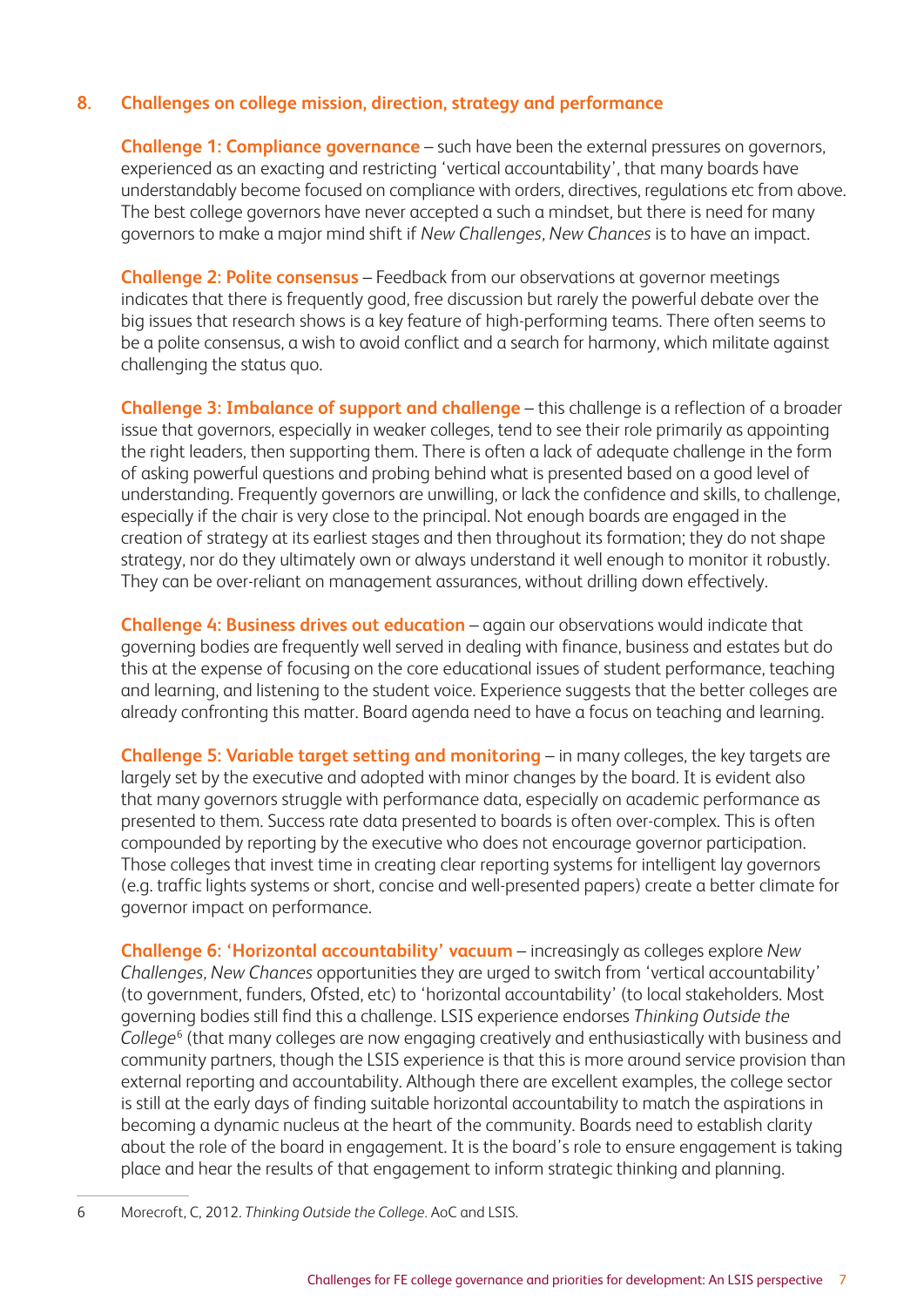**Challenge 7: Avoiding the big questions** – as colleges respond to the three drivers for change (above), they encounter practical issues or initiatives that frequently raise questions of mission and core purposes. The discussion is usually considered, informed and focused on the matter in hand, but rarely asks the bigger questions touched upon, so that governors may be changing the character and mission of their college by ad hoc decisions without realising it.

**Challenge 8: Taking, but not managing, bigger risks** – *New Challenges, New Chances* offers new opportunities but also entails new risks. For example, raising loans without requiring external approval, creating new bodies and adopting new models raise new risks for governors to weigh. High-performing colleges sponsoring academies in poor-performing schools, for example, risk their own reputation if things go wrong. This may challenge the risk management procedures of governing bodies. There is also a danger in a deregulated environment, as arose in the last period of college deregulation in the 1990s and the financial sector more recently, of what Professor David Collinson, formerly the director of LSIS's practitioner research programme, has called 'Prozac leadership'. This he describes as "the tendency for leader positivity to become excessive [so that] … leaders believe their own narratives that everything is going well and discourages followers from raising problems or admitting mistakes".7 Principals, chairs and governing bodies are already starting to do new things and take greater risks. Governors need to adjust their risk management to encourage innovation and tolerate risks, but at the same time ensure the long term values, assets and reputation of their colleges.

### **9. Challenges on board operational effectiveness**

The above challenges relate to achieving mission and purpose. But to achieve these, governing bodies need to develop their confidence, skills and capacity. The following challenges deal with some critical areas of board operational effectiveness where improvements are required to create high-performing governance teams.

**Challenge 9: Underdeveloped board self‑evaluation** – colleges almost universally review governance as part of the annual college self-assessment review (SAR) process and we need to explore how this translates into inspiring governance improvement plans. Even the best of such annual reviews suffer from lack of adequate sector benchmarking, while validating and challenging governor self-evaluation can be delicate – who challenges the challengers? The Colleges' Foundation Code of Governance urges a formal self-evaluation by the governing body at least every three years. Research presented to the 2012 LSIS governance conference by Law Debenture plc on self-evaluation in FTSE 100 companies showed that it is increasingly common for companies to use external facilitation in self-evaluation, produce an improvement plan and report on this transparently to stakeholders. College governors, as part of taking ownership of the direction of their college under *New Challenges, New Chances* and establishing patterns of horizontal accountability, have an urgent need to improve their self-evaluation and improvement process.

**Challenge 10: Board diversity** – despite the best efforts of many boards and external agencies, the composition of governing bodies across the sector still inadequately reflects the communities served. Current data on board composition is hard to come by on a comparable basis, yet the experience of LSIS working with many governing bodies is that members are still overwhelmingly white, middle-aged or retired (especially in the case of chairs) and able-bodied, with a minority of females (typically around 30 per cent). This pattern is confirmed by data on 28 Eastern region colleges collated by clerks for ACER (the Association of Colleges in the Eastern Region) and published in 2011 – though the pattern in large cities may be different.

<sup>7</sup> Collinson, D, 2012. Prozac Leadership and the limits of positive thinking. *Leadership*, 8 (2), p87.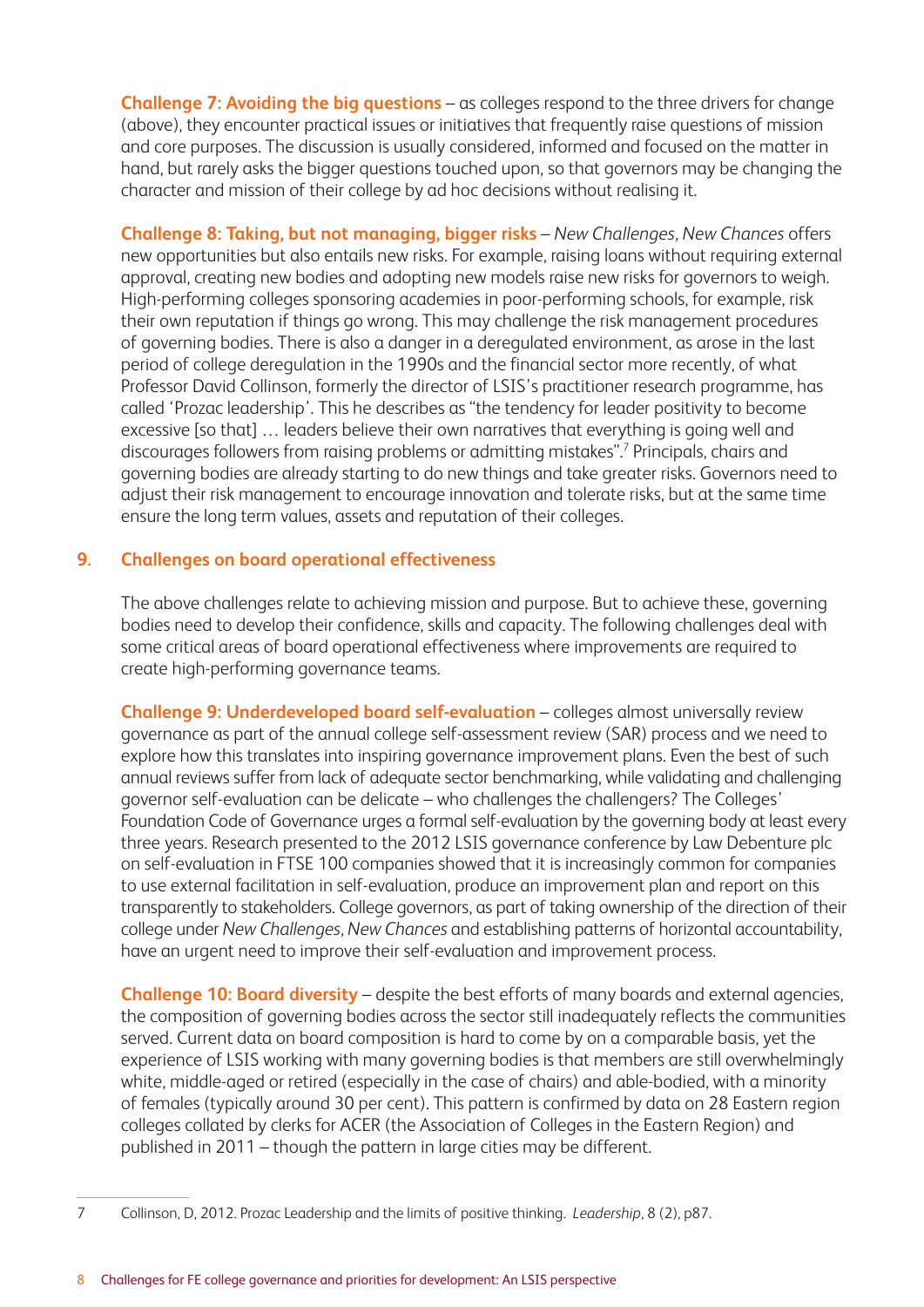**Challenge 11: Weak performance management or appraisal of the governance team** – it is felt that only a few colleges have robust methods of appraising the work of the chair, individual board members, the clerk, or sometimes even the principal.

**Challenge 12: Undeveloped succession planning, especially for the chair** – many colleges are aware of the need to continue to refresh their membership and have taken steps, though many report a dearth of suitable candidates coming forward. Within the ethos of 'polite consensus', many boards are unwilling to terminate the membership of longstanding members who have served more than two terms. These issues are especially sensitive when the chair has been in post for a lengthy period, which frequently suppresses succession planning. This is regularly found in less effective governance – again robust self-assessment will assist and an expectation on turnover of membership at the outset is critical to enabling this.

**Challenge 13: Questionable impact of student governors and the learner voice** –

many student governors, most of whom are young (92 per cent under 25 in the ACER study), struggle to make an impact or deal with strategic issues dealt with by boards. Colleges that provide continuing support and mentoring have been able to enhance the confidence and impact of student governors and it is hoped the NUS Student Governor Support Programme will impact. However, governing bodies now have a new duty to have a direct responsiveness to students (and staff) in carrying out their duties. Moreover, as governors become more involved in teaching, learning and assessment, they will need to develop new methods to engage with students.

**Challenge 14: Limited understanding of staff views** – although governing bodies include staff governors, their role is to provide a staff perspective, not to represent staff. Many governors have only a sketchy, anecdotal picture of staff views, even on critical matters that affect them, such as performance management systems or the impact of continuing professional development (CPD) programmes.

**Challenge 15: Clerks as undervalued change agents** – LSIS has encountered many examples where clerks, with support of the chair and principal, have been a powerful force in stimulating and facilitating good governance. Clerks, especially when networked to regional and local peers, are a powerful resource available to boards. In many colleges, however, they are still underpowered, underused or lack the skills and knowledge to help lead change in governance. This may reflect the view of some colleges that the clerk is not 'part of the college' and therefore they do not see the case for investing in developing the clerk.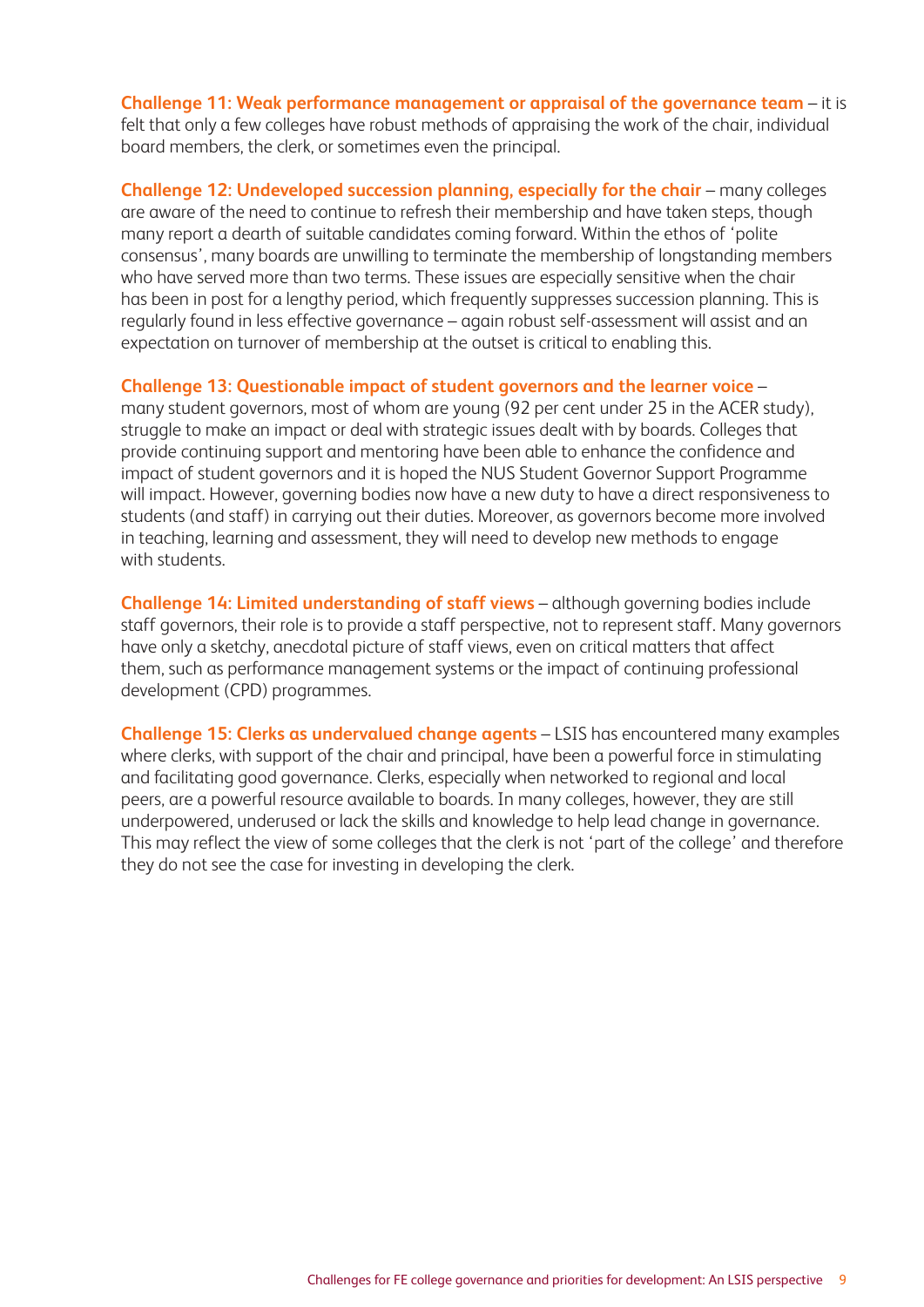# **Priorities for development**

- **10.** The *New Challenges, New Chances* governance support programme is already very full, with initiatives from a range of partner organisations. From the perspective of LSIS staff and the wider delivery team, the following should be the main priorities for improving governor effectiveness so they can grasp the new freedoms, flexibilities and accountabilities:
	- **10.1 Vision and core purpose questions** understanding the big picture helps governors to determine direction. So there is need to encourage boards to explore and find answers to big questions of vision, scope and core purpose. College boards need stimulus and help to ask and answer questions like: What and who is the college for? What is core or essential and what is expendable? How can the college continue to meet its community responsibilities? How can the college engage in enhanced competition, while also forging new partnerships and alliances? How can the college innovate and show enterprise while safeguarding its core purposes? The Structure and Prospects Appraisal template provides an excellent tool for exploring such questions, but more help is needed by boards.
	- **10.2 'Horizontal' accountability** colleges are searching for ways to make themselves more accountable to their local and broader stakeholders, as *Thinking Outside the College* shows. This involves better community reporting to stakeholders of college and governor performance and of public value. But it also involves creating new mechanisms for accountability and responsiveness and sharing these practices around the sector, as many colleges are only in the early stages of robust public reporting and community accountability.
	- **10.3 Board diversity** there is a lack of current data to monitor benchmarks and stimulate further action to create more diverse boards reflecting the communities they serve. However, regional AoC and clerks' networks offer simple ways to tackle this issue without commissioning a big national survey. (The research for ACER referred to in challenge 10 above is based on a standard questionnaire, which the clerk can complete in 30 minutes.) The issues of diversity and data collection are being tackled within the *New Challenges, New Chances* support plan with activities to be undertaken by the Governors' Council, BIS, LSIS and the National Clerks' Network.
	- **10.4 Challenging boards** the ability and willingness of many governing bodies to challenge the executive constructively ('kicking the ball, not the player') need to be developed through some skills training, for example, on asking 'powerful questions'. Governors also need to review how well they use their limited time, especially the value of time spent in formal meetings. There are opportunities to adopt more creative methods, such as e-governance. Moreover, time spent outside the boardroom in planned encounters with students, staff, curriculum areas and external stakeholders can enrich the understanding of governors and lead to more informed challenge and debate. Challenging boards also need active succession planning to ensure that membership reflects current concerns and they need to recognise the value of including members who express an alternative view and are unafraid to challenge the status quo, no matter how uncomfortable this may be.
	- **10.5 Supporting chairs** the role of the chair will increasingly involve leadership of the board and driving change in governance. Providing development for skills in leading change is essential, backed up by coaching and mentoring, and peer referencing and support. Succession planning for chairs is especially problematic and needs support, as does training for chairs-in-waiting.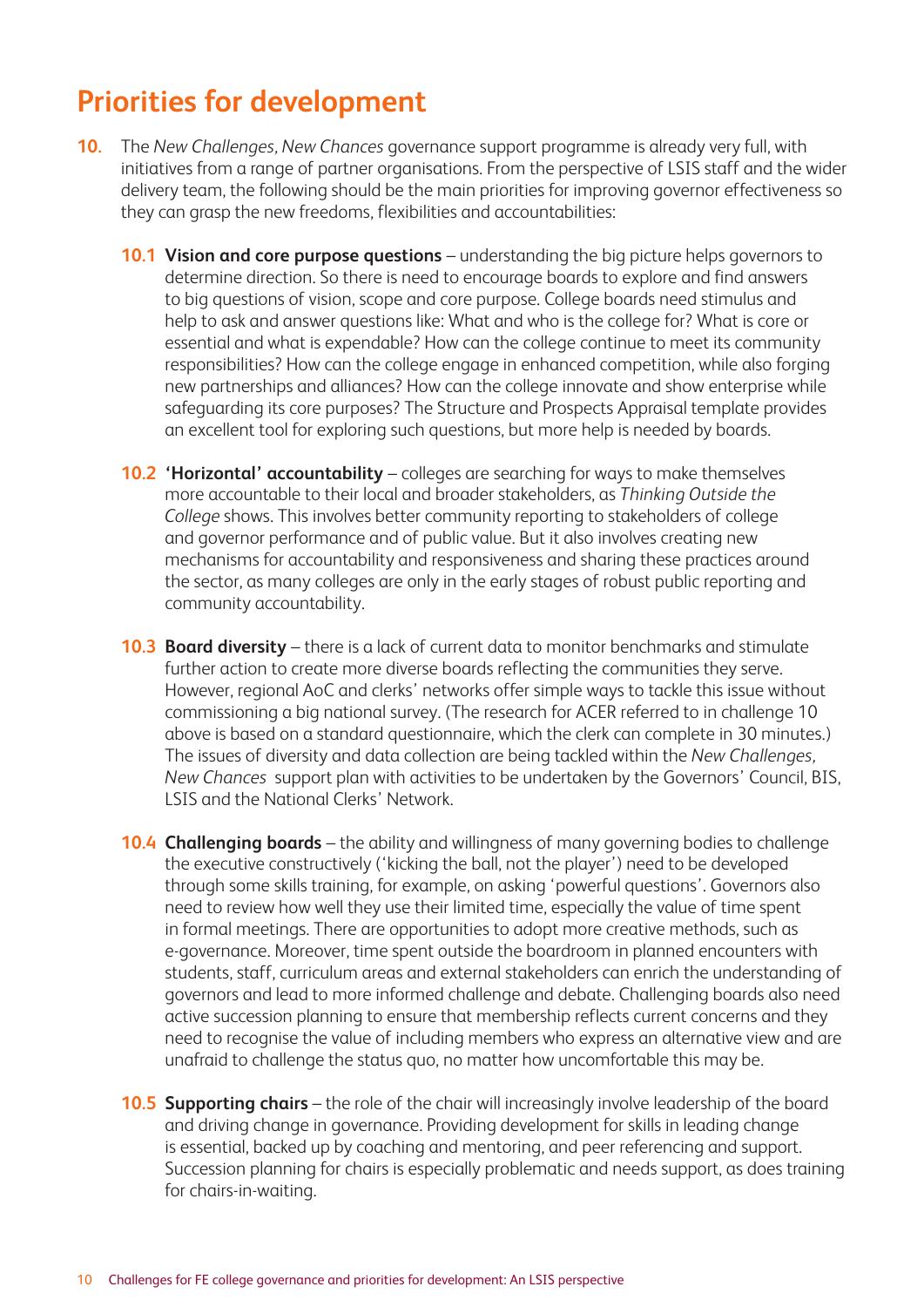- **10.6 Teaching, learning and assessment** support is needed urgently for governors to enter this area, previously left mainly to the professionals, so they can gain assurance and make an impact on quality. As lay people, they may often not fully understand the language of TLA. There is need for training and development, often shared with the executive and key staff; for defining rules of engagement for entering this 'secret garden'; for diagnostic tools; for examples of good practice; and in many cases for recruitment to the board of new members who are expert in this area. It may also be that adopting learner-led approaches to governance will impact greatly on how well governors carry out their duties in the area of TLA and empower them to drive improvement.
- **10.7 The professionalism and impact of clerks** the clerk is usually the most readily available instrument for levering improvement within the governance team. Continuing support is needed to build up their professionalism and the ability of clerks' networks to share good practice. Clerks should be seen locally and nationally as a key part of each college, worthy of investment, but also in need of clear performance management and appraisal. It is important to consider the time allocated to the role, as this is likely to be an indicator of how seriously the college and the board perceive the role, and even how seriously the college values the input of governors.

Underpinning these seven priorities are two further and fundamental requirements:

- **10.8 Authoritative information, guidance and exemplars** there is much good practice already in the sector and great willingness to share. Governors need to be informed, energised and inspired by the excellent practice available. The Governance Library under commission by AoC to create a one-stop-shop has great potential to be a powerful force for governance improvement. Unfortunately, the sector has a history of producing insightful research, case studies and reports that gather dust. So to make the library useful, it must be owned by, and accessible to, the whole of the governance community. It must also be dynamic: kept live and up to date and interactive so users can access, contribute to and debate with others the resources within the library.
- **10.9 Effective board evaluation** in an era of deregulation and greater risks and opportunities, boards must adopt more rigorous self-evaluation, as a minimum meeting the Foundation Code of Governance standard of a fundamental evaluation of governance at least every three years. The view of the LSIS team is that more challenge and support are needed for colleges to conduct robust self-evaluation. This could be through providing effective benchmarking data and tools for governance; a clearer statement of principles of good strategic governance that extend the work of the Foundation Code (the Charity Commission Good Governance Guide for the voluntary and community sector provides a model for such a development); diagnostic tools and health checks; and external facilitation or critical friends. This needs to be backed up by an effective system of board performance management and appraisal. Honest and robust self-evaluation leading to an improvement plan to meet the new landscape is the most powerful tool available for governance improvement. In the opinion of the LSIS team, it is the key to creating high-performing governance teams capable of achieving the objectives of *New Challenges, New Chances*.